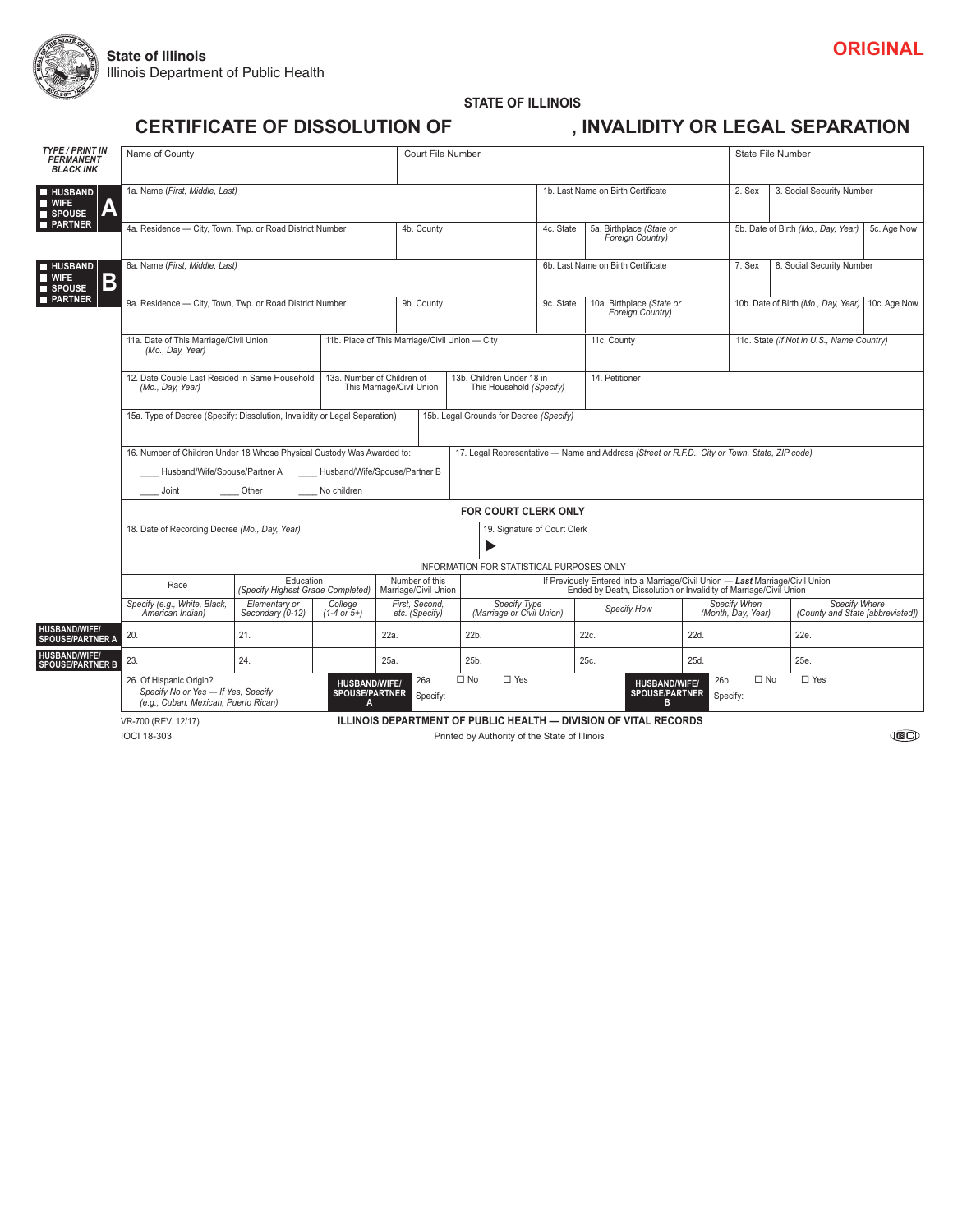

### **COUNTy CLERK'S COPy COUNTy OF MARRIAGE**

**STATE OF ILLINOIS**

### **CERTIFICATE OF DISSOLUTION OF , INVALIDITy OR LEGAL SEPARATION**

|  | <b>RTIFICATE OF DISSOLUTION OF:</b> |  |
|--|-------------------------------------|--|
|  |                                     |  |

| <b>TYPE / PRINT IN</b><br><b>PERMANENT</b><br><b>BLACK INK</b>           | Name of County                                                                                                                                | Court File Number                                                                                                |                                    |                                    |                                               | State File Number                                                                             |                                                     |  |  |  |  |
|--------------------------------------------------------------------------|-----------------------------------------------------------------------------------------------------------------------------------------------|------------------------------------------------------------------------------------------------------------------|------------------------------------|------------------------------------|-----------------------------------------------|-----------------------------------------------------------------------------------------------|-----------------------------------------------------|--|--|--|--|
| <b>HUSBAND</b><br><b>WIFE</b><br>7A (<br>SPOUSE                          | 1a. Name (First, Middle, Last)                                                                                                                |                                                                                                                  |                                    | 1b. Last Name on Birth Certificate |                                               | 2. Sex                                                                                        | 3. Social Security Number                           |  |  |  |  |
| <b>PARTNER</b>                                                           | 4a. Residence - City. Town. Twp. or Road District Number                                                                                      | 4b. County                                                                                                       |                                    | 4c. State                          | 5a. Birthplace (State or<br>Foreign Country)  |                                                                                               | 5b. Date of Birth (Mo., Dav. Year)<br>5c. Age Now   |  |  |  |  |
| <b>HUSBAND</b><br><b>WIFE</b><br>$\mathbf B$<br>SPOUSE<br><b>PARTNER</b> | 6a. Name (First, Middle, Last)                                                                                                                |                                                                                                                  | 6b. Last Name on Birth Certificate |                                    |                                               | 8. Social Security Number                                                                     |                                                     |  |  |  |  |
|                                                                          | 9a. Residence - City. Town. Twp. or Road District Number                                                                                      | 9b. County                                                                                                       |                                    | 9c. State                          | 10a. Birthplace (State or<br>Foreign Country) |                                                                                               | 10b. Date of Birth (Mo., Dav. Year)<br>10c. Age Now |  |  |  |  |
|                                                                          | 11a. Date of This Marriage/Civil Union<br>(Mo., Day, Year)                                                                                    | 11b. Place of This Marriage/Civil Union - City                                                                   |                                    | 11c. County                        |                                               | 11d. State (If Not in U.S., Name Country)                                                     |                                                     |  |  |  |  |
|                                                                          | 12. Date Couple Last Resided in Same Household<br>(Mo., Day, Year)                                                                            | 13a. Number of Children of<br>13b. Children Under 18 in<br>This Marriage/Civil Union<br>This Household (Specify) |                                    | 14. Petitioner                     |                                               |                                                                                               |                                                     |  |  |  |  |
|                                                                          | 15a. Type of Decree (Specify: Dissolution, Invalidity or Legal Separation)<br>15b. Legal Grounds for Decree (Specify)<br>$\blacktriangledown$ |                                                                                                                  |                                    |                                    |                                               |                                                                                               |                                                     |  |  |  |  |
|                                                                          | 16. Number of Children Under 18 Whose Physical Custody Was Awarded to:<br>Husband/Wife/Spouse/Partner A<br>Other<br>Joint                     | Husband/Wife/Spouse/Partner B<br>No children                                                                     |                                    |                                    |                                               | 17. Legal Representative - Name and Address (Street or R.F.D., City or Town, State, ZIP code) |                                                     |  |  |  |  |
|                                                                          |                                                                                                                                               |                                                                                                                  |                                    | <b>FOR COURT CLERK ONLY</b>        |                                               |                                                                                               |                                                     |  |  |  |  |
|                                                                          | 18. Date of Recording Decree (Mo., Day, Year)                                                                                                 |                                                                                                                  |                                    |                                    | 19. Signature of Court Clerk<br>▶             |                                                                                               |                                                     |  |  |  |  |
|                                                                          | <b>ILLINOIS DEPARTMENT OF PUBLIC HEALTH - DIVISION OF VITAL RECORDS</b><br>VR-700 (REV. 12/17)                                                |                                                                                                                  |                                    |                                    |                                               |                                                                                               |                                                     |  |  |  |  |
|                                                                          | <b>IOCI 18-303</b><br>Printed by Authority of the State of Illinois                                                                           |                                                                                                                  |                                    |                                    |                                               |                                                                                               |                                                     |  |  |  |  |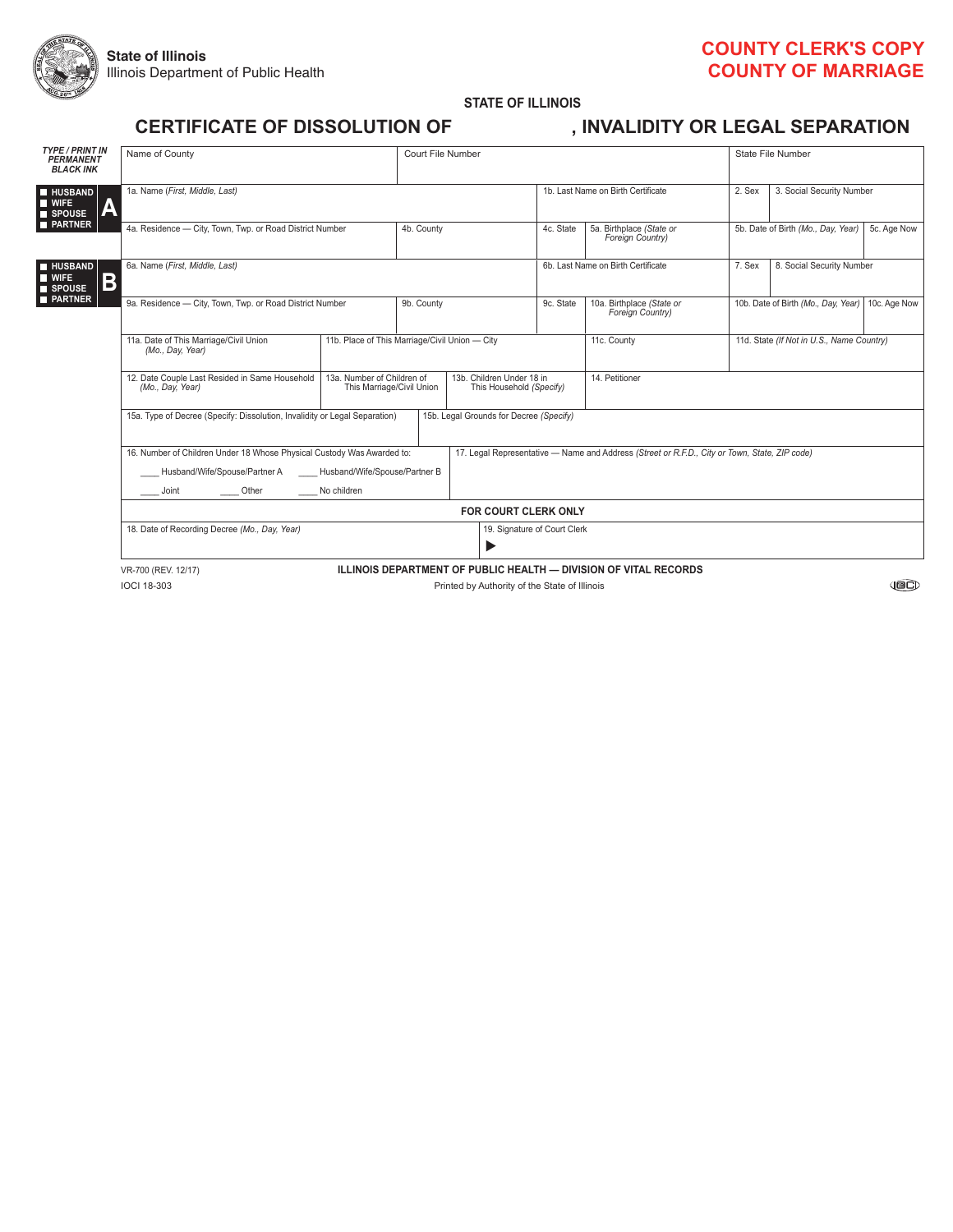

#### **STATE OF ILLINOIS CERTIFICATE OF DISSOLUTION OF , INVALIDITy OR LEGAL SEPARATION**

| <b>TYPE / PRINT IN</b>                                                        |                                                                                                                                                   |                                                                                                                  |                                    |                             |                                               |                                                  |                                    |             |  |  |  |
|-------------------------------------------------------------------------------|---------------------------------------------------------------------------------------------------------------------------------------------------|------------------------------------------------------------------------------------------------------------------|------------------------------------|-----------------------------|-----------------------------------------------|--------------------------------------------------|------------------------------------|-------------|--|--|--|
| <b>PERMANENT</b><br><b>BLACK INK</b>                                          | Name of County                                                                                                                                    | Court File Number                                                                                                |                                    |                             | State File Number                             |                                                  |                                    |             |  |  |  |
| <b>HUSBAND</b><br>$\blacksquare$ WIFE<br>$\overline{\mathsf{A}}$<br>SPOUSE    | 1a. Name (First, Middle, Last)                                                                                                                    |                                                                                                                  | 1b. Last Name on Birth Certificate |                             | 2. Sex                                        | 3. Social Security Number                        |                                    |             |  |  |  |
| <b>PARTNER</b>                                                                | 4a. Residence - City, Town, Twp. or Road District Number                                                                                          |                                                                                                                  |                                    | 4c. State                   | 5a. Birthplace (State or<br>Foreign Country)  |                                                  | 5b. Date of Birth (Mo., Day, Year) | 5c. Age Now |  |  |  |
| <b>HUSBAND</b><br>$\blacksquare$ WIFE<br>Β<br><b>SPOUSE</b><br><b>PARTNER</b> | 6a. Name (First, Middle, Last)                                                                                                                    |                                                                                                                  | 6b. Last Name on Birth Certificate |                             | 7. Sex                                        | 8. Social Security Number                        |                                    |             |  |  |  |
|                                                                               | 9a. Residence - City, Town, Twp. or Road District Number                                                                                          | 9b. County                                                                                                       |                                    | 9c. State                   | 10a. Birthplace (State or<br>Foreign Country) | 10b. Date of Birth (Mo., Day, Year) 10c. Age Now |                                    |             |  |  |  |
|                                                                               | 11a. Date of This Marriage/Civil Union<br>(Mo., Day, Year)                                                                                        | 11b. Place of This Marriage/Civil Union - City                                                                   |                                    | 11c. County                 |                                               | 11d. State (If Not in U.S., Name Country)        |                                    |             |  |  |  |
|                                                                               | 12. Date Couple Last Resided in Same Household<br>(Mo., Day, Year)                                                                                | 13a. Number of Children of<br>13b. Children Under 18 in<br>This Marriage/Civil Union<br>This Household (Specify) |                                    | 14. Petitioner              |                                               |                                                  |                                    |             |  |  |  |
|                                                                               | 15a. Type of Decree (Specify: Dissolution, Invalidity or Legal Separation)<br>15b. Legal Grounds for Decree (Specify)<br>$\overline{\phantom{a}}$ |                                                                                                                  |                                    |                             |                                               |                                                  |                                    |             |  |  |  |
|                                                                               | 16. Number of Children Under 18 Whose Physical Custody Was Awarded to:<br>Husband/Wife/Spouse/Partner A<br>Husband/Wife/Spouse/Partner B          | 17. Legal Representative - Name and Address (Street or R.F.D., City or Town, State, ZIP code)                    |                                    |                             |                                               |                                                  |                                    |             |  |  |  |
|                                                                               | Other<br>____ Joint                                                                                                                               | No children                                                                                                      |                                    |                             |                                               |                                                  |                                    |             |  |  |  |
|                                                                               |                                                                                                                                                   |                                                                                                                  |                                    | <b>FOR COURT CLERK ONLY</b> |                                               |                                                  |                                    |             |  |  |  |
|                                                                               | 18. Date of Recording Decree (Mo., Day, Year)                                                                                                     | 19. Signature of Court Clerk<br>▶                                                                                |                                    |                             |                                               |                                                  |                                    |             |  |  |  |
|                                                                               | ILLINOIS DEPARTMENT OF PUBLIC HEALTH - DIVISION OF VITAL RECORDS<br>VR-700 (REV. 12/17)                                                           |                                                                                                                  |                                    |                             |                                               |                                                  |                                    |             |  |  |  |
|                                                                               | <b>IOCI 18-303</b>                                                                                                                                |                                                                                                                  |                                    | <b>JBC)</b>                 |                                               |                                                  |                                    |             |  |  |  |